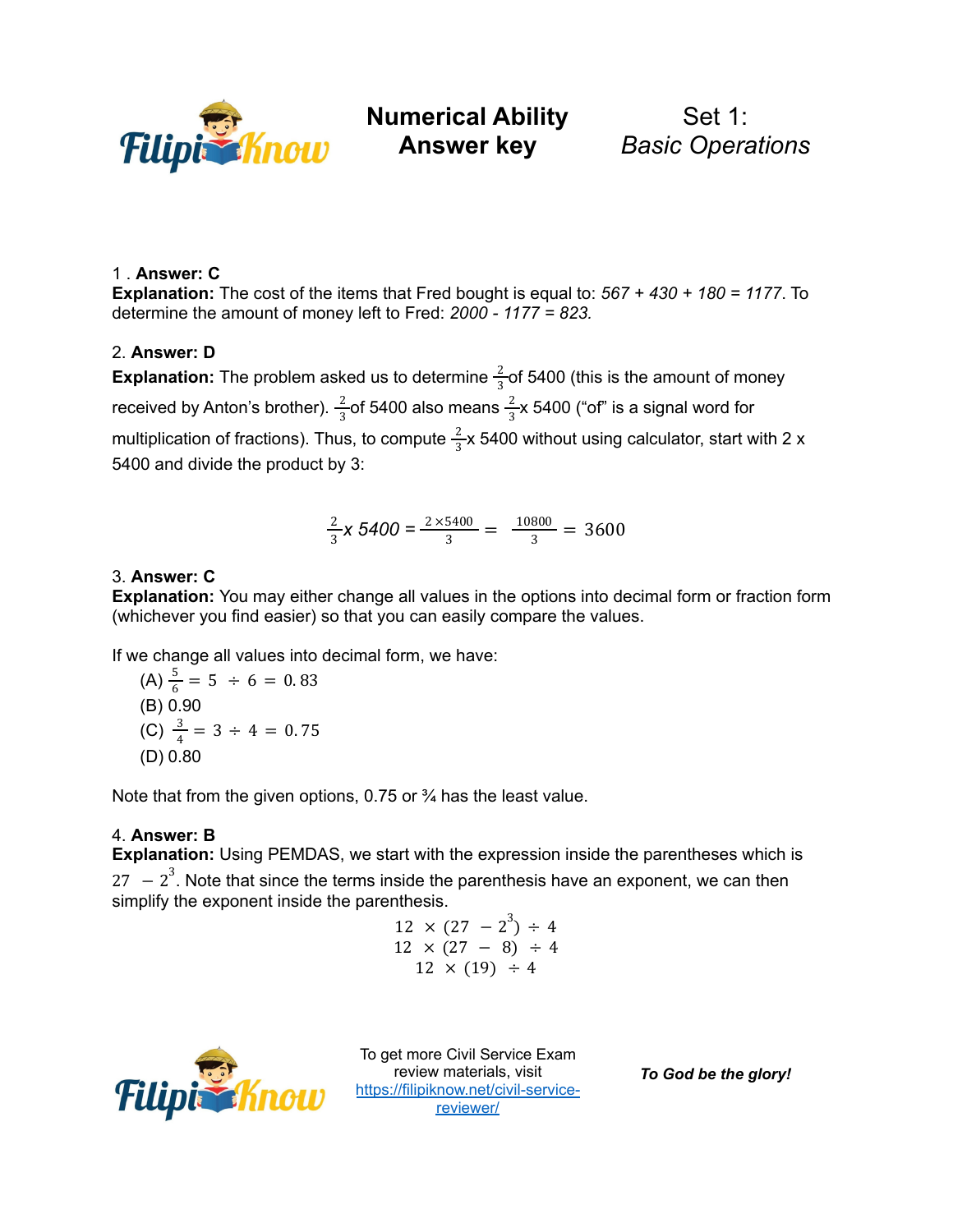

Set 1: *Basic Operations*

Now, we can perform multiplication:

 $12 \times (19) \div 4$  $228 \div 4$ Lastly, we divide the remaining numbers:  $228 \div 4$ 57

**5 . Answer: A Explanation:**

4*m* - 19 = 7*m* - 70

Group similar terms:

*70* - *19* = 7*m* - *4m* Simplify the Left and Right hand side of the equation: 51 = 3*m* Divide both sides by 3:

$$
17 = m
$$
  

$$
m = 17
$$

# **6. Answer: B**

**Explanation:** To obtain the average of a set of numbers, we divide the sum of these numbers by the total number of addends.

 $\frac{sum\space of\; numbers}{total\;number\;of\;address} = \textit{average}$ 

The problem asked us to determine the sum of the weights of nine office workers given that the average of their weights is 45 kilos.

Let *X* be the sum of their weights

$$
\frac{x}{9} = 45
$$

Multiplying both sides by 9:

$$
X = 9 \times 45 = 405
$$

Thus the sum of their weights is 405 kilos.

**7. Answer: D Explanation:**



To get more Civil Service Exam review materials, visit [https://filipiknow.net/civil-service](https://filipiknow.net/civil-service-reviewer/)[reviewer/](https://filipiknow.net/civil-service-reviewer/)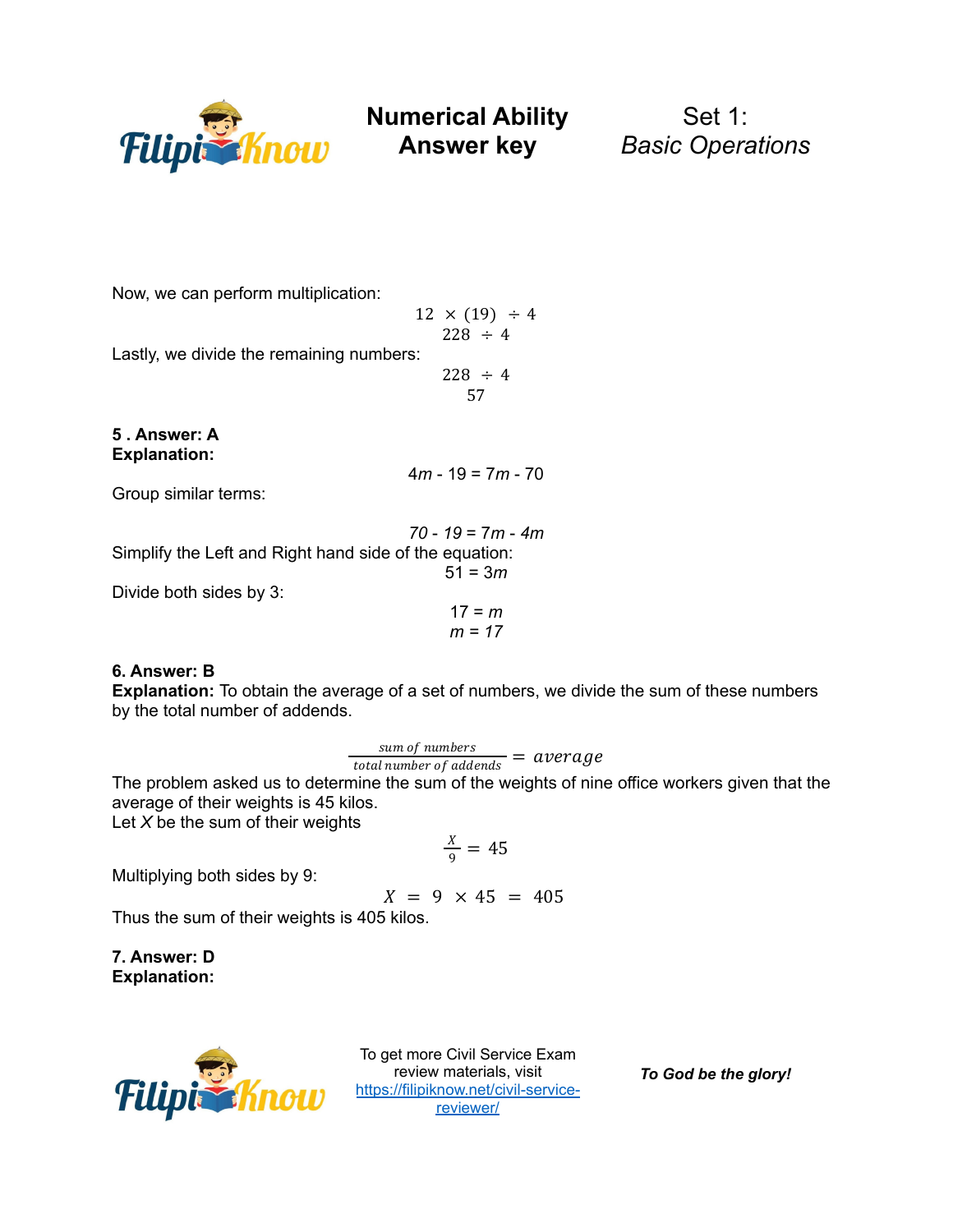

Set 1: *Basic Operations*

$$
-1^3 + (-2)^3 - (-1)^2
$$

Simplifying each term with exponents:

$$
- 1 + (-8) - (1)
$$
  
Performing the indicated operations from left to right:  

$$
- 9 - 1
$$
  

$$
- 9 + (-1)
$$
  

$$
- 10
$$

## **8. Answer: C**

**Explanation:** Cost of one burger: Php 32.50  $\rightarrow$  Cost of two burgers: 2  $\times$  32.50 = 65 Cost of one bottle of juice drink: Php 25.00 →Cost of three bottles of juice drink:  $3 \times 25.00 = 75$ Total amount that Alex paid:  $65 + 75 = 140$ 

#### **9. Answer: D**

**Explanation:** We need to simplify the given expression to determine its value:

$$
\frac{1}{3} + 2\frac{2}{5}
$$

First, transform the mixed fraction into an improper fraction:

$$
\frac{1}{3} + \frac{12}{5}
$$

$$
\frac{5}{15} + \frac{36}{15}
$$

Combine the fractions:

Make the fractions similar:

$$
\frac{41}{15}
$$

We're now going to compare each value in the given options and determine which is not equivalent  $\frac{41}{15}$ 15

- (A)  $\frac{41}{15}$  is clearly equivalent to 15 41 15
- (B) 2.7333.. is obtained if you divide 41 by 15. Thus, this is equivalent to  $\frac{41}{15}$ 15
- (C)  $2\frac{11}{15}$  is the mixed form of 15 41 15



To get more Civil Service Exam review materials, visit [https://filipiknow.net/civil-service](https://filipiknow.net/civil-service-reviewer/)[reviewer/](https://filipiknow.net/civil-service-reviewer/)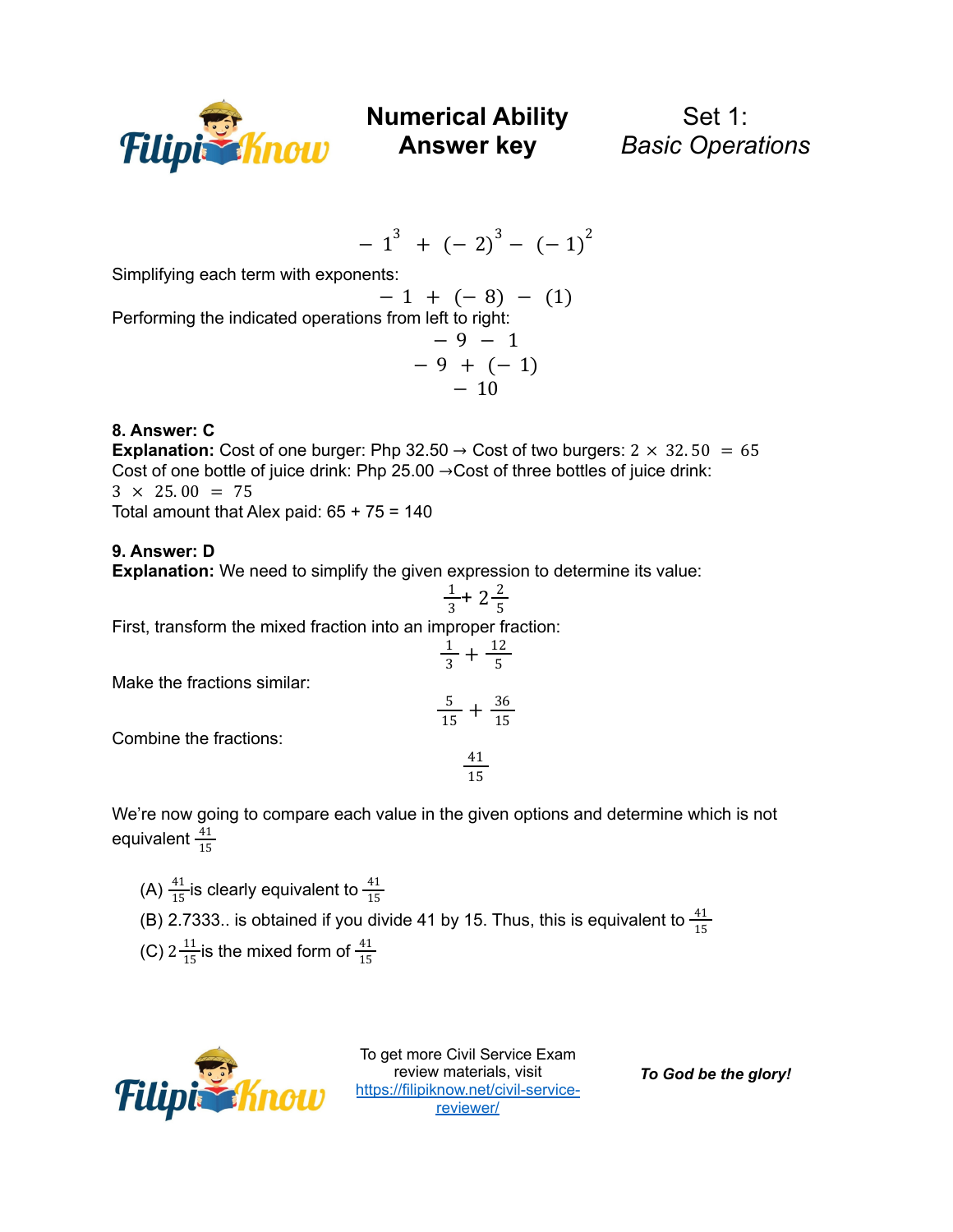

Set 1: *Basic Operations*

(D)  $\frac{43}{15}$  is not equivalent to  $\frac{41}{5}$ , since  $\frac{43}{15}$  has a larger numerator. 15 41 5 43 15

Thus,  $\frac{43}{15}$  is the value from the options which is not equivalent to  $\frac{1}{2}$ + 15 1  $rac{1}{3}$  + 2 $rac{2}{5}$ 5

**10. Answer: A Explanation:** Let : *3x* be the measure of the shortest piece; *4x* be the measure of the medium piece; and *5x* be the measure of the largest piece.

The sum of the measures of these pieces of ribbon is 150 cm. Thus,

$$
3x + 4x + 5x = 150
$$
  

$$
12x = 150
$$

Dividing both sides by 12:

$$
x = \frac{150}{12}
$$
or  $x = 12.5$ 

Recall that 5*x* represents the measure of the largest piece. Thus,  $5(12.5) = 62.5$ 

# **11. Answer: B**

**Explanation:** There are two methods you may use to solve for *x* in this problem.

*Method 1: Using cross-multiplication*

$$
\frac{5+x}{x} = \frac{-2}{3}
$$
  
3(5 + x) = -2(x)

$$
15 + 3x = -2x \n15 = -2x - 3x \n15 = -5x \nx = -3
$$

*Method 2: Multiplying both sides by the Least Common Denominator*

$$
\frac{5+x}{x} = \frac{-2}{3}
$$



To get more Civil Service Exam review materials, visit [https://filipiknow.net/civil-service](https://filipiknow.net/civil-service-reviewer/)[reviewer/](https://filipiknow.net/civil-service-reviewer/)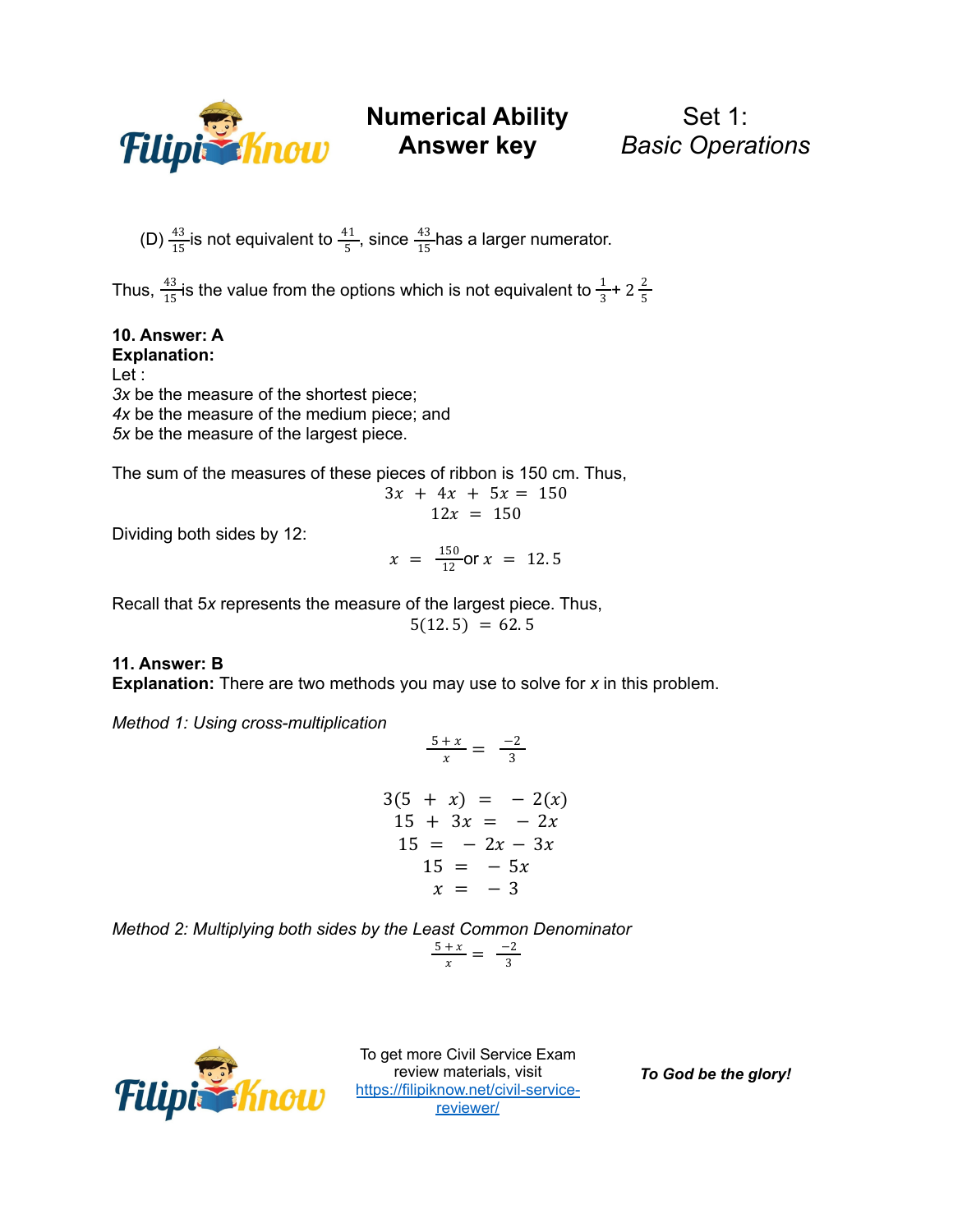

Set 1: *Basic Operations*

Multiplying both sides of the equation by  $3x$ :

$$
3x(\frac{5+x}{x} = \frac{-2}{3})
$$
  
3(5 + x) = -2(x)  
15 + 3x = -2x  
15 = -5x  
x = -3

**12. Answer: A Explanation:**

 $5 + \frac{1}{m} < 3 - \frac{1}{m}$  $\,m$ 

Multiplying both sides of the inequality by *m:*

$$
m(5 + \frac{1}{m} < 3 - \frac{1}{m})
$$
\n
$$
5m + 1 < 3m - 1
$$
\n
$$
5m - 3m < -1 - 1
$$

Group similar terms:

Simplifying the left and right hand side of the inequality:  $2m < -2$ 

Dividing both sides by 2:

 $m < -1$ 

#### **13. Answer: D Explanation:**

 $\frac{1}{2}$  +  $\frac{1}{2}$  is equivalent to  $\frac{q^2+p^2}{2}$  or  $\frac{p^2+q^2}{2}$ .  $rac{1}{p^2} + \frac{1}{q^2}$  $q^2$  $q^2 + p^2$  $p^2q^2$  $p^2 + q^2$  $(pq)^2$ 

Moreover, 
$$
p^2 + q^2 = (p + q)^2 - 2pq
$$

Thus, 
$$
\frac{1}{p^2} + \frac{1}{q^2} = \frac{(p+q)^2 - 2pq}{(pq)^2}
$$



To get more Civil Service Exam review materials, visit [https://filipiknow.net/civil-service](https://filipiknow.net/civil-service-reviewer/)[reviewer/](https://filipiknow.net/civil-service-reviewer/)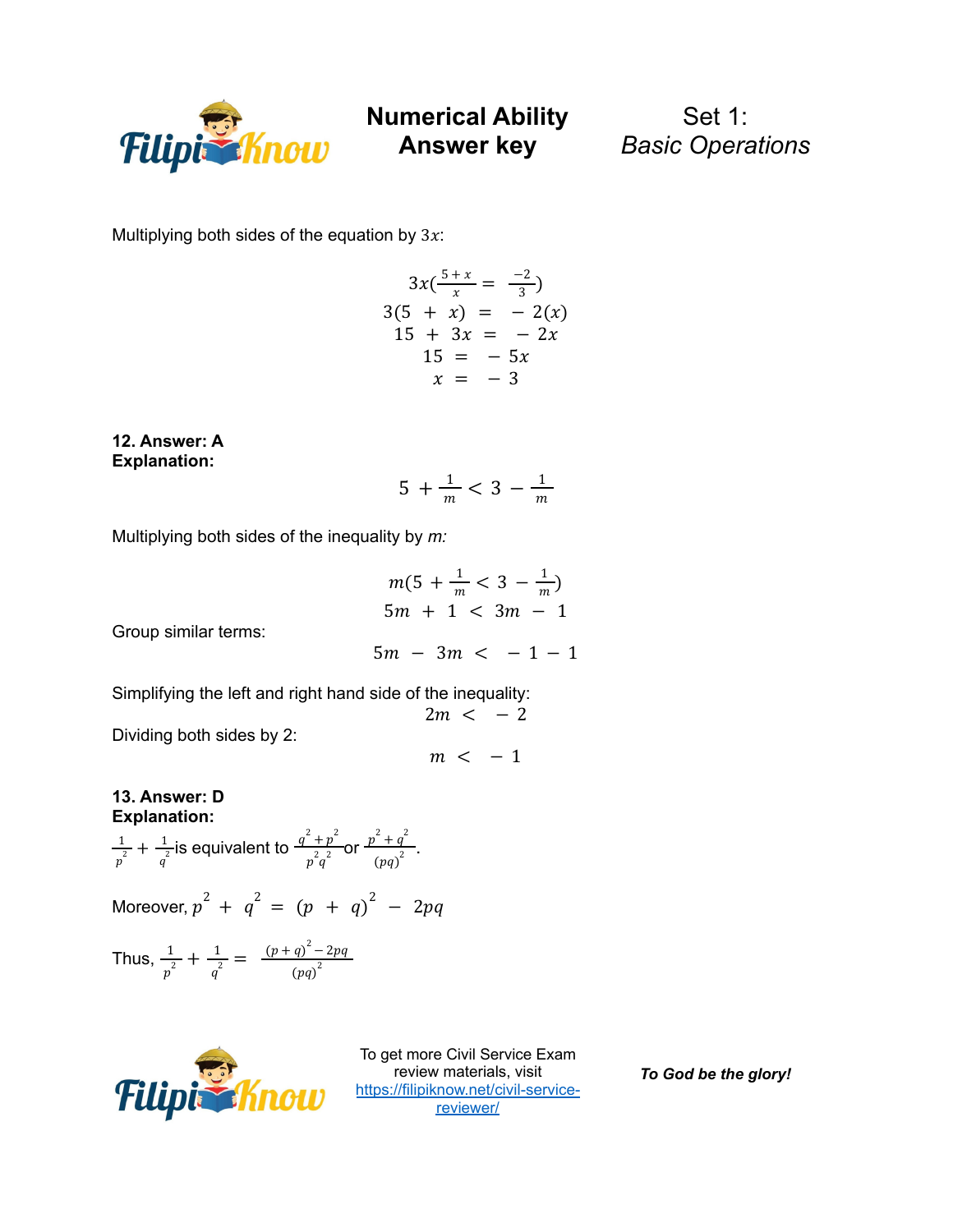

Set 1: *Basic Operations*

Since,  $p + q = 25$  *and*  $p \times q = pq = 10$ . By substitution:

$$
\frac{1}{p^2} + \frac{1}{q^2} = \frac{(p+q)^2 - 2pq}{(pq)^2}
$$

$$
\frac{1}{p^2} + \frac{1}{q^2} = \frac{(25)^2 - 2(10)}{(10)^2}
$$

$$
\frac{625 - 20}{100} = \frac{605}{100} = \frac{121}{20}
$$

## **14. Answer: B**

**Explanation:** 0.75% of 0.20 also means *0.75% x 0.20* (recall that "of" is a signal word for multiplication).

To proceed with multiplication:

First, we need to convert 0.75% into decimal form.

To convert percentage into decimal, we just divide the given by 100. However, 0.75 divided by 100 is quite tedious.

The trick here is to move two decimal places to the left of 0.75, the result would be 0.0075.

We can now proceed with multiplication:  $0.0075 \times 0.20 = 0.0015$ 

#### **15. Answer: B**

**Explanation:** A rose costs  $\frac{420}{28}$  = Php 15. Three dozen roses is equal to 36 roses (12 *x* 3 = 36). 28

Thus, the cost of three dozen roses is equal to *36 x 15 = Php 540*

# **16. Answer: D**

**Explanation:** 45% of 32 is equal to 0.45  $\times$  32 = 14.4 From the given options:

- (A) 14.4 is clearly equal to 45% of 32
- (B) 32% of 45 = 45% of 32 (a% of b = b% of a)
- (C) 50% of 28.8 =  $\frac{1}{2}$  (28.8) = 14.4(50% of a number is equal to  $\frac{1}{2}$  of the number)  $\frac{1}{2}$  (28. 8) = 14. 4(50% of a number is equal to $\frac{1}{2}$ 2



To get more Civil Service Exam review materials, visit [https://filipiknow.net/civil-service](https://filipiknow.net/civil-service-reviewer/)[reviewer/](https://filipiknow.net/civil-service-reviewer/)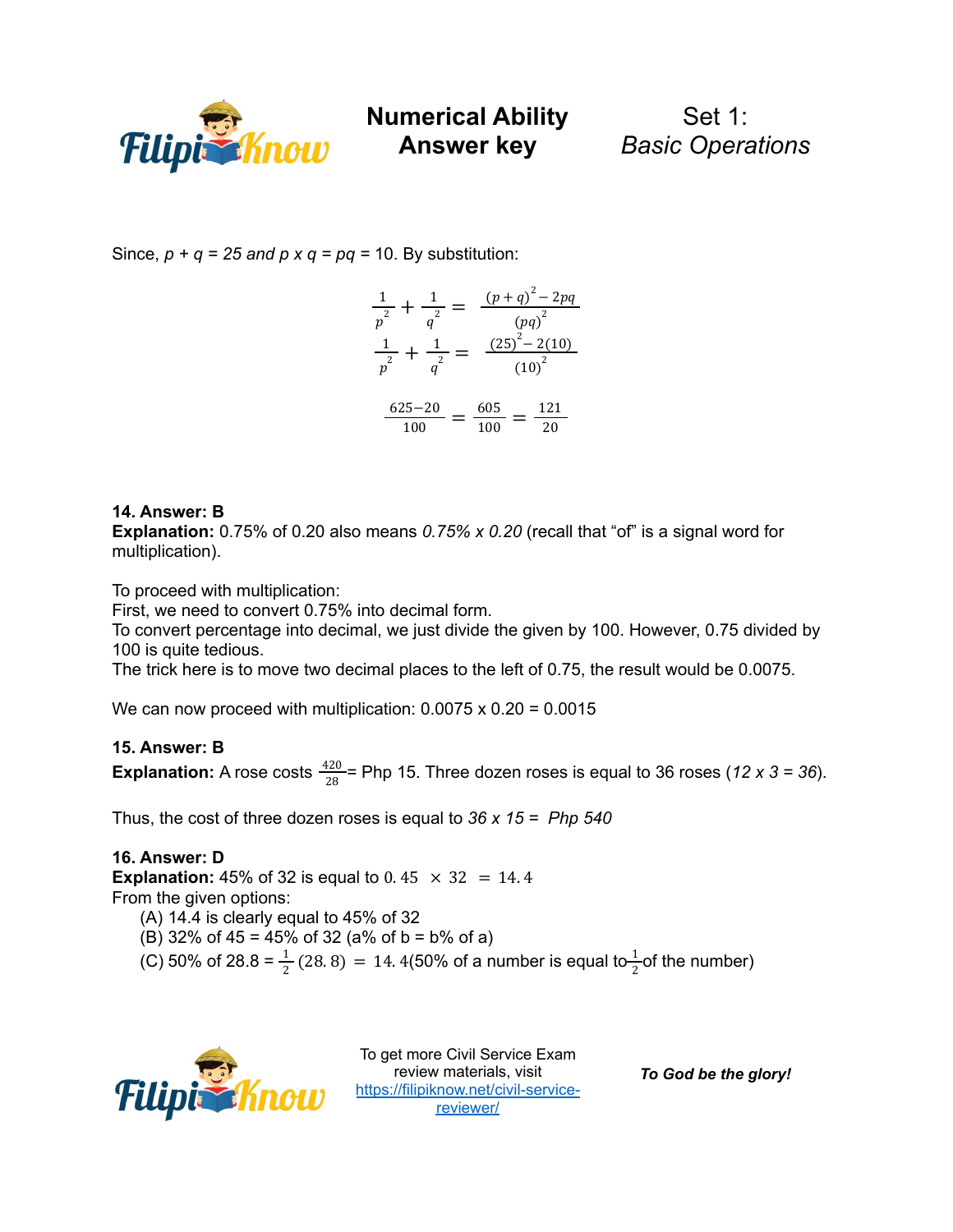

Set 1: *Basic Operations*

(D)  $0.144 \times 10 = 1.44$  (move one-decimal place to the right of  $0.144$ ). This is not equal to 14.4

#### **17. Answer: D**

**Explanation:** To factor out  $2a^2 - a - 3$ ? *Step* 1: Multiply the numerical coefficients of the first and last term of the given expression: 2(-3)  $= -6$ 

*Step 2:* We have obtained a product of -6 in step 1. Now, think of the factors of -6 such that their sum is equal to the numerical coefficient of the middle term which is -1. Note that  $-3 \times 2 = -6$  and  $-3 + 2 = -1$ . Therefore, we will use -6 and -1

*Step 3:* Replace the middle term -a by the factors we have obtained in Step 2.  $2a^2 - a - 3$  will be  $2a^2 - 3a + 2a - 3$ .

*Step 4:* Group the terms with common factors:

$$
2a^2 - 3a + 2a - 3 \rightarrow (2a^2 + 2a) - (3a - 3)
$$

*Step 5:* Factor out the common factors of each groups

 $(2a^{2} + 2a) - (3a - 3)$  $2a(a + 1) - 3(a + 1)$ 

Step 6: Factor out the remaining common factor:

 $(2a - 3)(a + 1)$ 

Thus,  $2a^2 - a - 3 = (2a - 3)(a + 1)$ 

#### **18. Answer: A Explanation:**

Substituting the given values of *m*, *n*, *p*, and *q*.  
\n
$$
4m^{2} - 3(n^{3} + 2p^{q})
$$
\n
$$
4(-1)^{2} - 3((2)^{3} + 2(3)^{-2})
$$
\n
$$
4(1) - 3(8 + 2(\frac{1}{9}))
$$
\n
$$
4 - 3(8 + \frac{2}{9})
$$



To get more Civil Service Exam review materials, visit [https://filipiknow.net/civil-service](https://filipiknow.net/civil-service-reviewer/)[reviewer/](https://filipiknow.net/civil-service-reviewer/)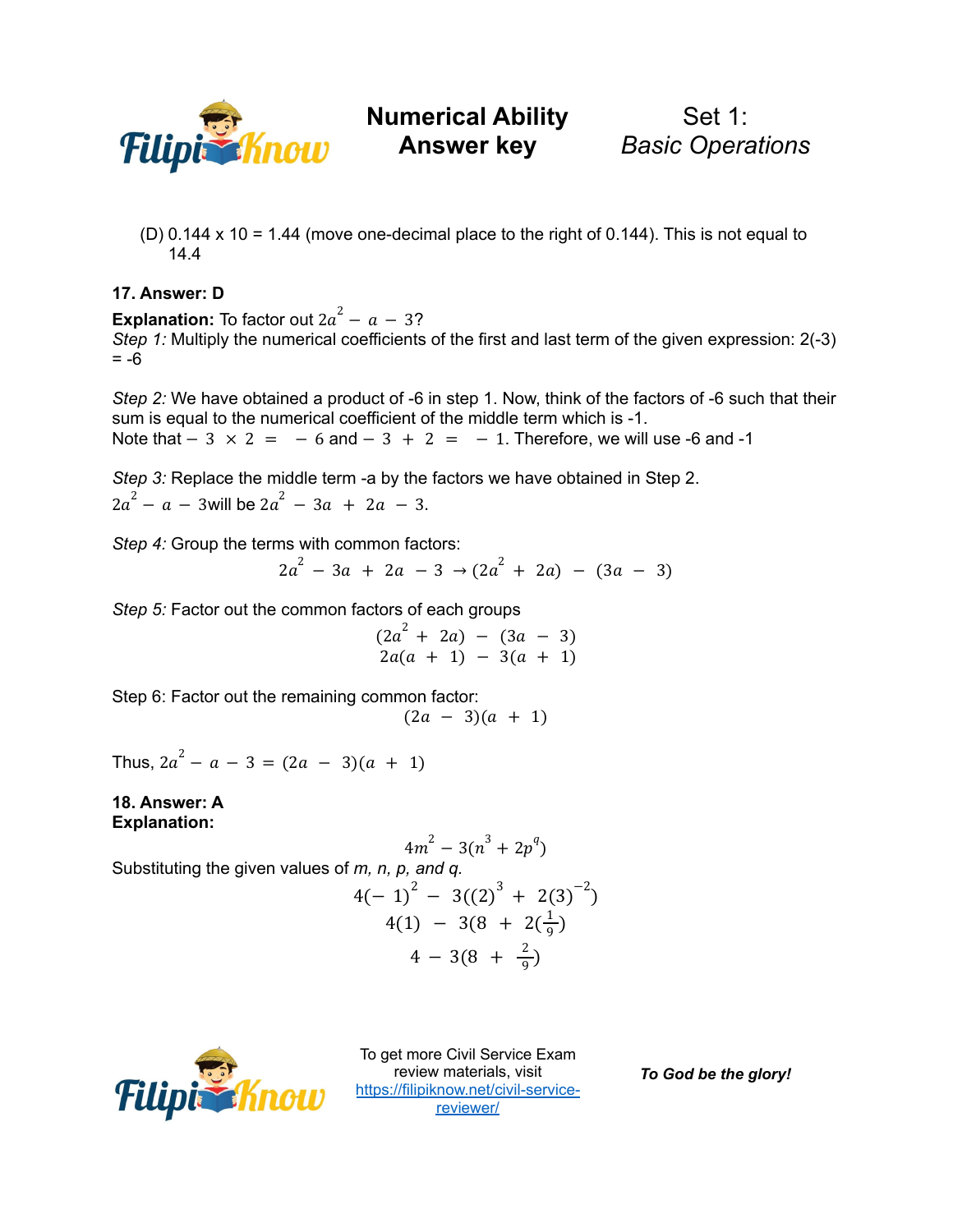

Set 1: *Basic Operations*

$$
4 - 3\left(\frac{72}{9} + \frac{2}{9}\right)
$$
  
\n
$$
4 - 3\left(\frac{74}{9}\right)
$$
  
\n
$$
4 - \frac{74}{3}
$$
  
\n
$$
\frac{12}{3} - \frac{74}{3} = \frac{-62}{3}
$$

# **19. Answer: D**

#### **Explanation:**

The formula for the perimeter of a rectangle is:  $P = 2l + 2w$ The given rectangle in the problem has a length which is 5 more than its width. Let  $w$  be the width of the rectangle.

Then, the length of the rectangle is  $l = 2w + 5$ The perimeter of the rectangle is 58 cm.

$$
P = 2l + 2w
$$
  
\n
$$
58 = 2(2w + 5) + 2w
$$
  
\n
$$
58 = 4w + 10 + 2w
$$
  
\n
$$
58 = 6w + 10
$$
  
\n
$$
58 - 10 = 6w
$$
  
\n
$$
6w = 48
$$
  
\n
$$
w = 8
$$

The rectangle has a width of 8 *cm*

Meanwhile, the length of the rectangle is  $l = 2(8) + 5 = 21$  cm

Now, to find the area of the rectangle.

$$
A = lw
$$
  

$$
A = 21(8) = 168 cm2
$$

**20. Answer: D Explanation:** Let X be Alice's grade for the fourth quarter in her Math class.

Since Alice must achieved at least an average of 90 to make it in the honor roll:



To get more Civil Service Exam review materials, visit [https://filipiknow.net/civil-service](https://filipiknow.net/civil-service-reviewer/)[reviewer/](https://filipiknow.net/civil-service-reviewer/)